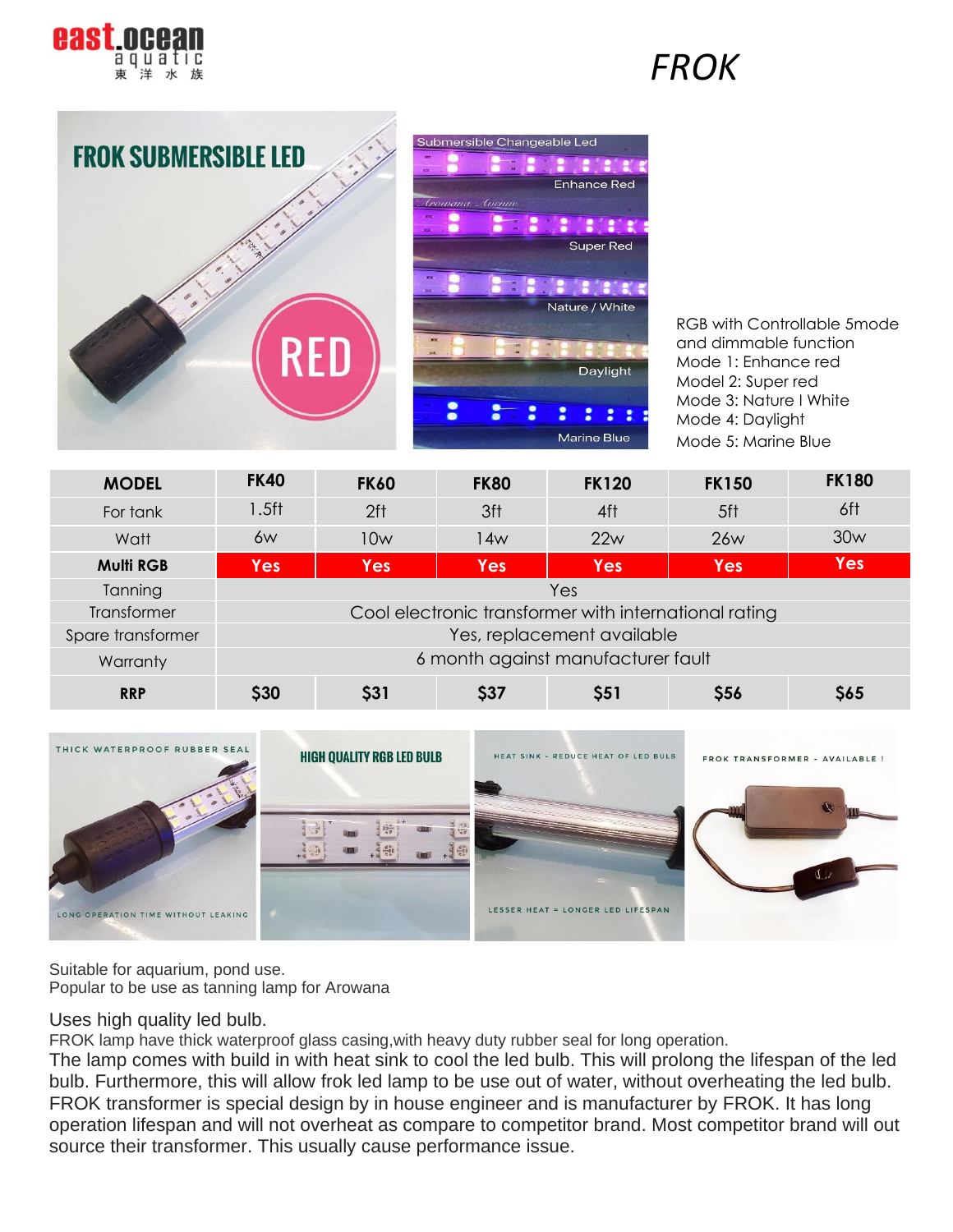

## *FROK*

### **HIGH QUALITY LED LAMP, with 6 month warranty. Different colour specs to bring the best colour to your tank.**



6 months against manufacturer fault Yes, Lamp is design to be water resistant and prevent water to seep in. It also reduces moisture built up in the lamp. High Quality, extra bright Led lamp that will last 50000 hrs



**OPTIONAL : HIGH LIGHT STAND**



Blue/ White with Controllable 3mode and dimmable function Mode 1: All colour (Blue /White) Model 2: All white Mode 3: All Blue



| <b>MODEL</b>                      | <b>FKA1 30</b> | <b>FKA145</b>    | <b>FKA1 60</b>  | <b>FKA1 90</b> | <b>FKA1 120</b> | <b>FKA1 150</b> | <b>FRA1 180</b> |
|-----------------------------------|----------------|------------------|-----------------|----------------|-----------------|-----------------|-----------------|
| For tank                          | 1 f t          | .5 <sub>ft</sub> | 2 <sup>ft</sup> | 3ft            | 4ft             | 5ft             | 6ft             |
| Watt (skyblue)                    | 1w             | 18w              | 24w             | 33w            | 44w             | 45w             | 66W             |
| <b>SWITCH</b><br>white/blue $(S)$ | \$30           | <b>S39</b>       | \$66            | <b>\$88</b>    | <b>S105</b>     | <b>S130</b>     | <b>S140</b>     |



RGBW with Controllable 4mode and dimmable function Mode 1: All colour (white, red, blue, green, purple) Model 2: red /blue Mode 3: White/ green/ blue Mode 4: White/green

|   |                                                            |     |   |           |                                                                                                                                        | -             |
|---|------------------------------------------------------------|-----|---|-----------|----------------------------------------------------------------------------------------------------------------------------------------|---------------|
|   |                                                            |     |   |           |                                                                                                                                        |               |
|   |                                                            |     |   |           |                                                                                                                                        |               |
|   |                                                            |     |   |           |                                                                                                                                        | o             |
|   | œ                                                          |     | ∍ | -         | ▬                                                                                                                                      | <b>SILLER</b> |
| - | $\begin{array}{ccc} \bullet & \circ & \bullet \end{array}$ | --- |   | $\bullet$ | $\begin{array}{c} \bullet \hspace{-0.1cm} \bullet \hspace{-0.1cm} \bullet \hspace{-0.1cm} \bullet \hspace{-0.1cm} \bullet \end{array}$ |               |

| <b>MODEL</b>   | <b>FKA1 60C</b> | <b>FKA1 90C</b> | <b>FKA1 120C</b> | <b>FKA1 150C</b> | <b>FKA1 180C</b> |
|----------------|-----------------|-----------------|------------------|------------------|------------------|
| For tank       | 2ft             | 3ft             | 4ft              | 5ft              | 6ft              |
| Watt           | 24w             | 36w             | 48w              | 60w              | 72w              |
| <b>CONTROL</b> | 668             | \$88            | \$105            | <b>\$130</b>     | <b>\$140</b>     |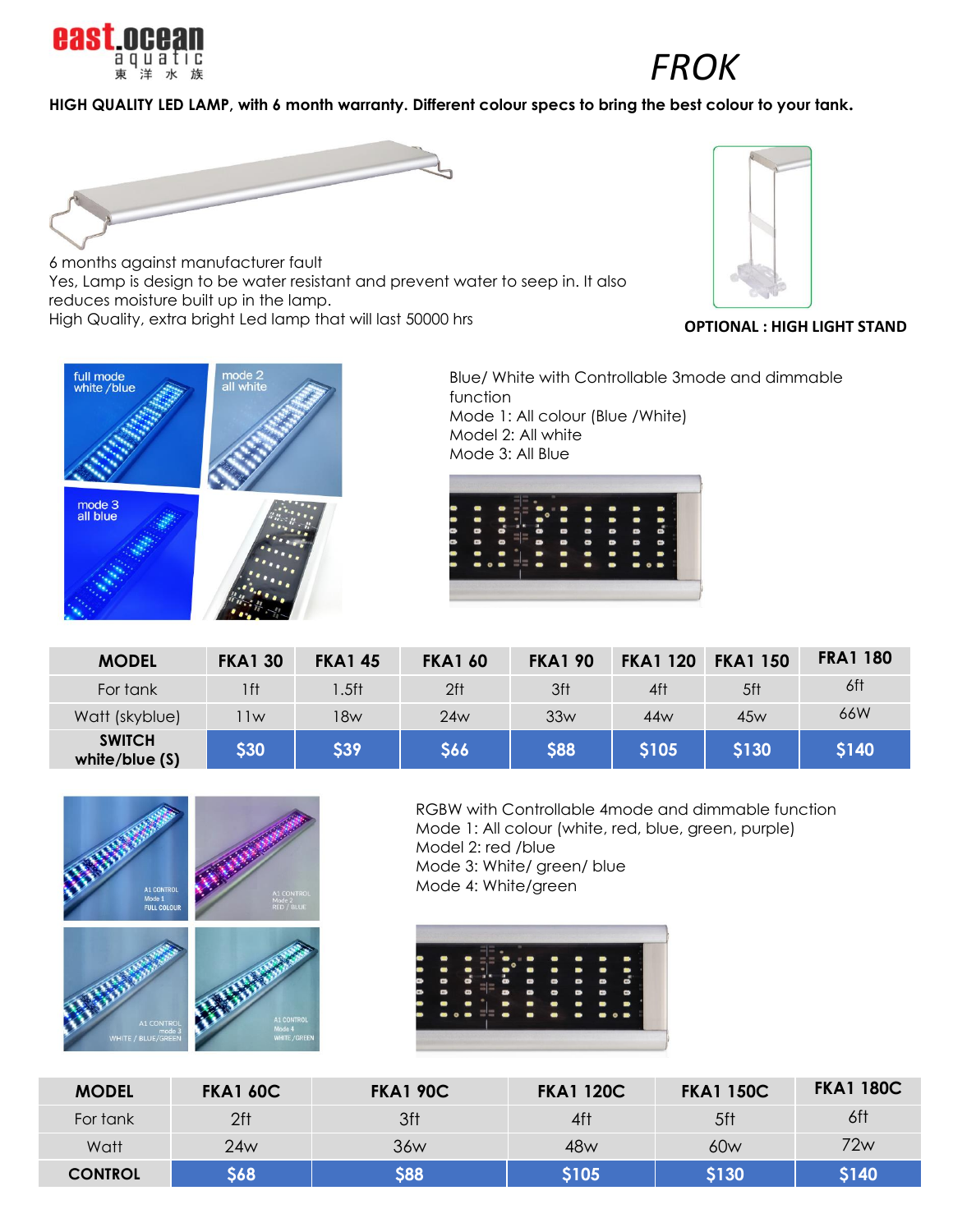



RGB (1.5W) with Controllable 5mode and dimmable function Mode 1: Enhance red Model 2: Super red Mode 3: Nature I White Mode 4: Nature II White Mode 5: Daylight



| <b>MODEL</b>                | <b>FKA1 30</b> | <b>FKA145</b> | <b>FKA1 60</b>  | <b>FKA1 90</b> | <b>FKA1 120</b> | <b>FKA1 150</b> | <b>FRA1 180</b> |
|-----------------------------|----------------|---------------|-----------------|----------------|-----------------|-----------------|-----------------|
| For tank                    | 1 f t          | .5ft          | 2 <sup>ft</sup> | 3ft            | 4ft             | 5ft             | 6ft             |
| Watt (RGB)                  | 1w             | 18w           | 24w             | 33w            | 44w             | 45w             | 66W             |
| <b>NATURE</b><br><b>RGB</b> | <b>\$42</b>    | \$52          | <b>S67</b>      | \$96           | \$121           | <b>\$150</b>    | \$168           |



AI plant cultivation Light AI 植物培育灯







Desktop Clip On Switch on with dimming function.

| <b>MODEL</b> | <b>PCL-D12S</b>                                                  | PCL-D12B                       | <b>PCL-115</b> |  |  |  |
|--------------|------------------------------------------------------------------|--------------------------------|----------------|--|--|--|
|              | Desktop                                                          | Clip on lamp                   |                |  |  |  |
| Colour       | Sliver                                                           | <b>Black</b>                   | Sliver         |  |  |  |
| Watt         | 18w                                                              | 18w                            | 18w            |  |  |  |
| Led          | Plant growth led                                                 |                                |                |  |  |  |
| Size         | $L24 \times W14 \times H21$ cm                                   | $L24 \times W14 \times H15$ cm |                |  |  |  |
| model        | Adjustable stand height<br>Use for terrarium plants and aquarium |                                |                |  |  |  |
|              | <b>\$88.50</b>                                                   | <b>S88.50</b>                  | <b>S68</b>     |  |  |  |

### *FROK*